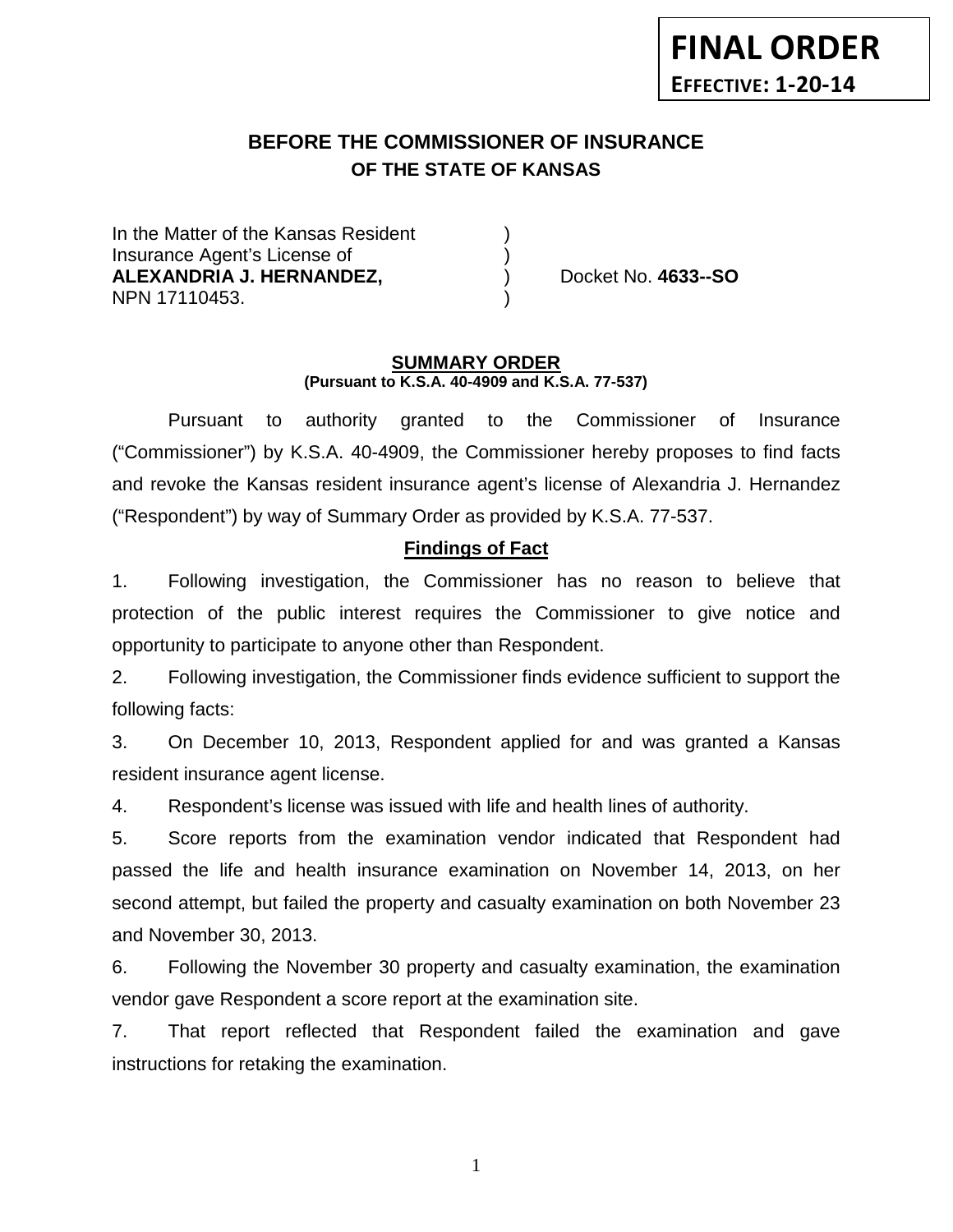8. Respondent's employer was Brandon Meyer ("Meyer"), a State Farm Insurance ("State Farm") agent in Andale, Kansas.

9. At some time on or after November 30, Respondent provided Meyer with a score report reflecting that she passed the property and casualty examination with the minimum passing score of 98.

10. In reliance upon the document Respondent presented to him, Meyer forwarded the score report to KID in support of Respondent's application for property and casualty lines of authority.

11. The document Respondent presented to Meyer gives instructions for retaking the examination and reflects slight but visible variations in type size and density of the numerals showing the total score and several individual section scores and percentages and in the word "PASS."

12. The score report KID obtained directly from the vendor, including scoring for each individual question on the examination, reflects that Respondent failed the November 30 examination with a score of 94.

13. The text of the score report from a passing examination begins with "Congratulations on passing your insurance examination," concludes with "good luck in your insurance career," and does not give instructions on retaking the examination.

14. Respondent's legal address is in Burrton, Kansas, and her mailing address is PO Box 8, Burrton, KS 67020-0008.

15. By letter dated December 19, 2013, counsel for KID summarized the foregoing facts and invited Respondent to reply if she disputed the statements of fact.

16. Respondent replied by email on December 30, 2013, maintaining that she was thrilled to have passed her examination and understands that "technology does have glitches here and there."

17. Respondent also stated that she gave the score report to Meyer because he needed to submit it to State Farm for her certification as an agent of the company.

18. The Commissioner notes that KID staff has never encountered a discrepancy between scores reported by the vendor to KID and scores reported by the vendor to the examinee.

2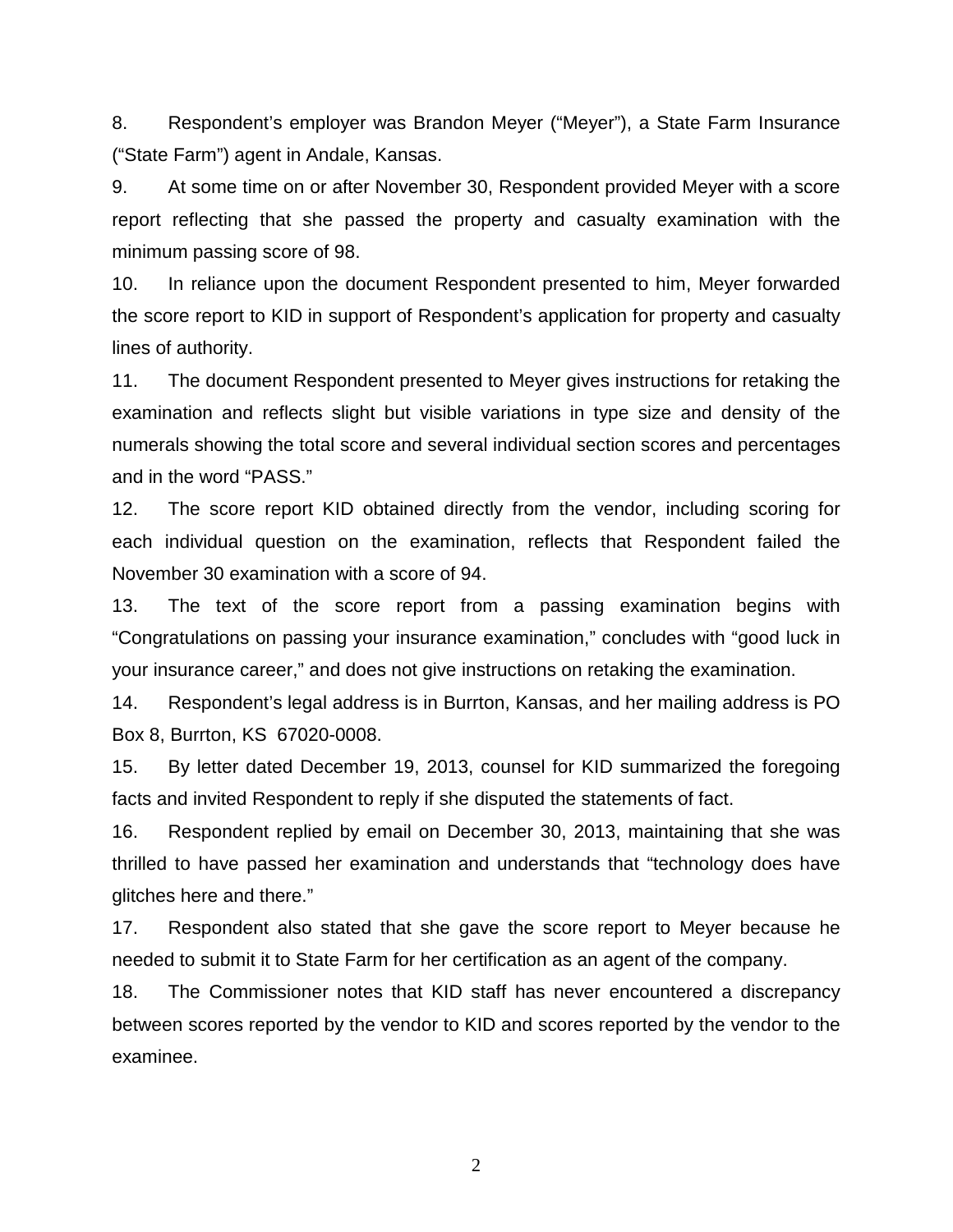19. The Commissioner finds that Respondent's account is not credible because the score report is visibly altered, the passing and failing report forms are entirely different, and no reasonable person could believe that two electronic reports could be generated by the same system from the same data set and produce two different results on this one examination.

20. The Commissioner further finds that the actual score, based on scoring of individual questions was a failing score of 94, or 67 percent, and no matter how the score report was produced, Respondent is not qualified for property and casualty lines of authority.

# **Applicable Law**

21. K.S.A. 40-4909(a) provides, in relevant part:

"The commissioner may deny, suspend, revoke or refuse renewal of any license issued under this act if the commissioner finds that the applicant or license holder has . . .

(3) Obtained or attempted to obtain a license under this act through misrepresentation or fraud. . . .

(8) Used any fraudulent, coercive, or dishonest practice, or demonstrated any incompetence, untrustworthiness or financial irresponsibility in the conduct of business in this state or elsewhere. . . .

(11) Improperly used notes or any other reference material to complete an examination for an insurance license issued under this act." K.S.A. 2012 Supp. 40-4909(a).

22. In addition, the Commissioner may revoke any license issued under the Insurance Agents Licensing Act if the Commissioner finds that the interests of the insurer or the insurable interests of the public are not properly served under such license. K.S.A. 2012 Supp. 40-4909(b).

23. A person whose license has been revoked or suspended may not be employed directly or indirectly by an insurance company and "may not perform any act toward the solicitation of or transaction of" insurance business. K.S.A. 2012 Supp. 40-4909(g).

24. "Any action taken under this section which affects any license or imposes any administrative penalty shall be taken only after notice and an opportunity for hearing conducted in accordance with the provisions of the Kansas administrative procedures act." K.S.A. 2012 Supp. 40-4909(c).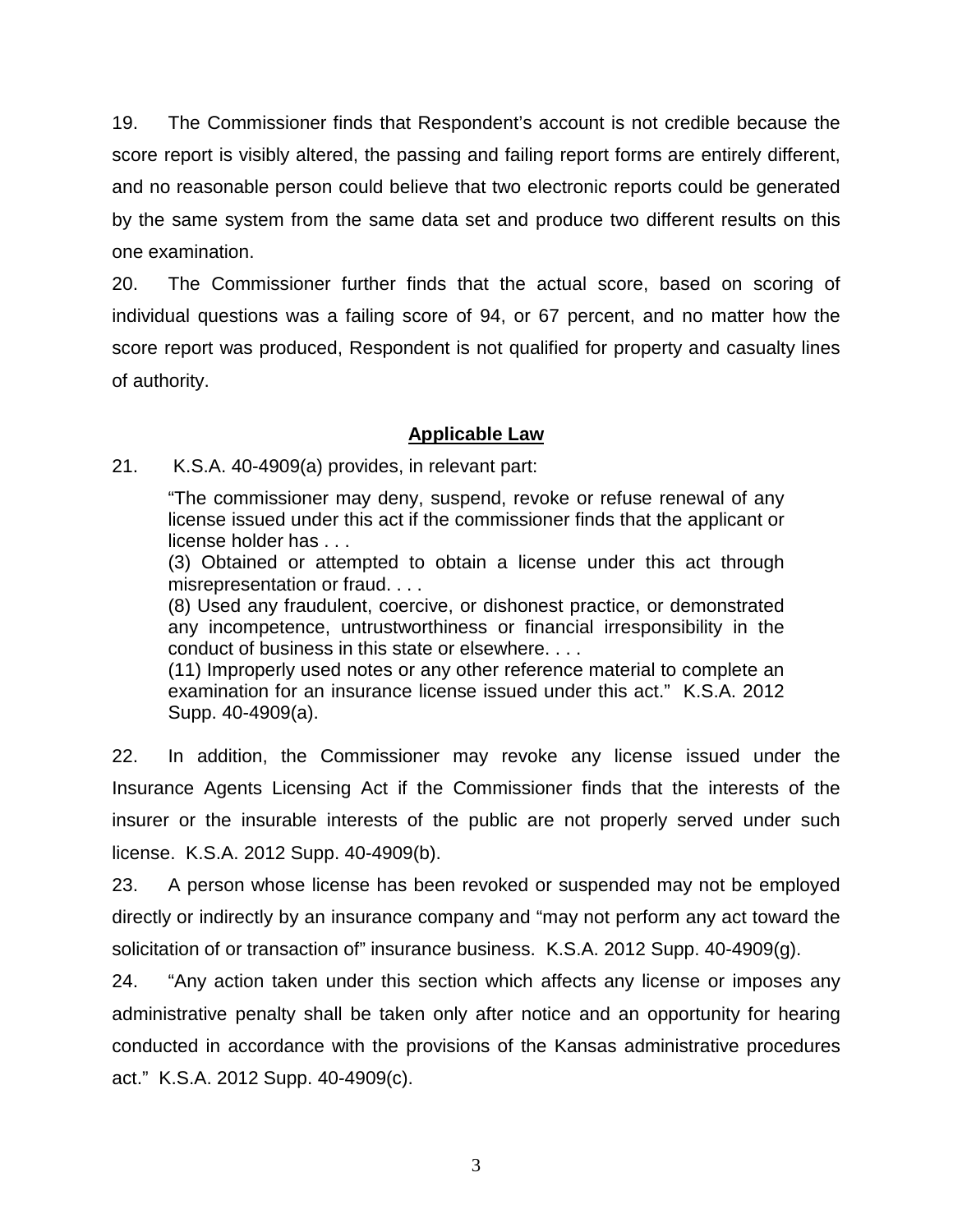#### **Conclusions of Law**

25. The Commissioner has jurisdiction over Respondent as well as the subject matter of this proceeding, and such proceeding is held in the public interest.

26. The Commissioner finds that the evidence overwhelmingly establishes that Respondent altered the failing score report from her November 30 property and casualty examination and attempted to use the altered report to obtain employment with Meyer and State Farm as well as to obtain her license to act as an agent for property and casualty lines of insurance, and concludes that Respondent's agent license may therefore be revoked pursuant to K.S.A. 40-4909(a)(3).

27. The Commissioner further finds from the same evidence that Respondent used a fraudulent or dishonest practice and concludes that Respondent's agent license may therefore be revoked pursuant to K.S.A. 40-4909(a)(8).

28. Although there is no evidence that Respondent used notes or other reference materials to complete her examinations, the Commissioner further finds that K.S.A. 40- 4909(a)(11) states the clear policy that irregularity in the examination process or questionable examination scores should preclude licensure.

29. Further, the Commissioner concludes that Respondent's license may be revoked pursuant to K.S.A. 40-4909(b) because it is not serving the interests of insurers or the insurable interests of the public.

30. Based on the facts and circumstances set forth herein, it appears that the use of summary proceedings in this matter is appropriate, in accordance with the provisions set forth in K.S.A. 77-537(a), in that the use of summary proceedings does not violate any provision of the law, the protection of the public interest does not require the KID to give notice and opportunity to participate to persons other than Respondent, and after investigation, KID believes in good faith that the allegations will be supported to the applicable standard of proof.

# **Policy to be Served**

Before issuing an insurance agent license, the Commissioner must determine that the applicant is qualified and has not committed any act that would be grounds for denial, suspension, or revocation. K.S.A. 40-4905(b). Further, the Commissioner may revoke any license issued under the Insurance Agents Licensing Act if the

4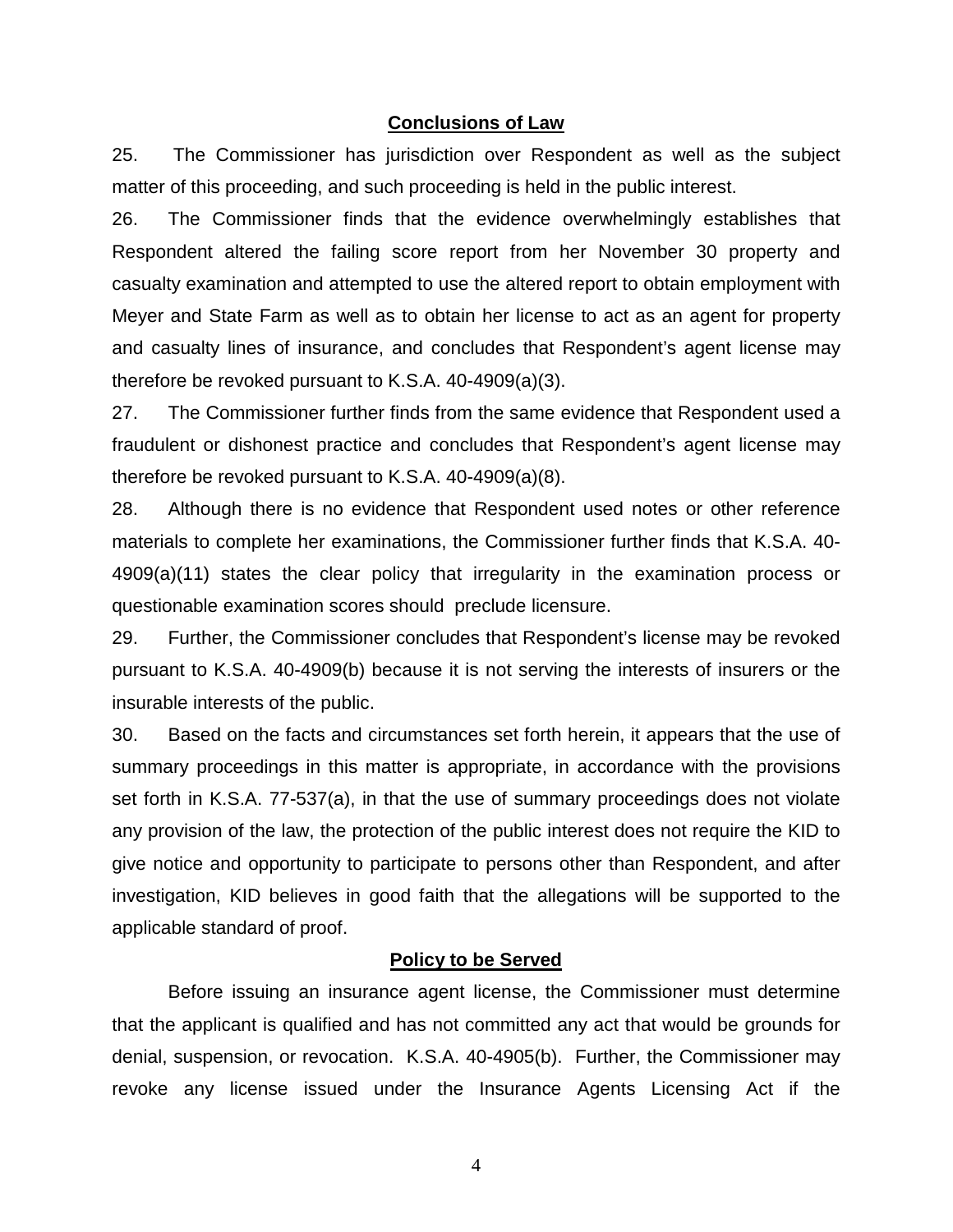Commissioner finds that the interests of the insurer or the insurable interests of the public are not properly served under the license. The following action is appropriate to promote the security and integrity of the insurance business and protect insurance consumers by licensing, or continuing to license, persons or entities to sell, solicit, or negotiate insurance in the State of Kansas only if their conduct indicates they are both qualified and trustworthy.

**THE COMMISSIONER OF INSURANCE THEREFORE ORDERS** that the Kansas resident insurance agent's license of **ALEXANDRIA J. HERNANDEZ** is hereby **REVOKED**, and **ALEXANDRIA J. HERNANDEZ** shall **CEASE and DESIST** from the sale, solicitation, or negotiation of insurance, doing any act toward the sale, solicitation, or negotiation of insurance, and/or receiving compensation deriving from the sale, solicitation, or negotiation of insurance in Kansas or on Kansas risks through business conducted on and after the effective date of this order.

**It is further ordered,** pursuant to KSA 77-415(b)(2)(A), that this order is designated by KID as precedent.

# **IT IS SO ORDERED THIS \_\_31st\_\_ DAY OF DECEMBER 2013, IN THE CITY OF TOPEKA, COUNTY OF SHAWNEE, STATE OF KANSAS.**



/s/ Sandy Praeger Sandy Praeger Commissioner of Insurance

BY:

 $\angle$ /s/ John Wine John Wine General Counsel